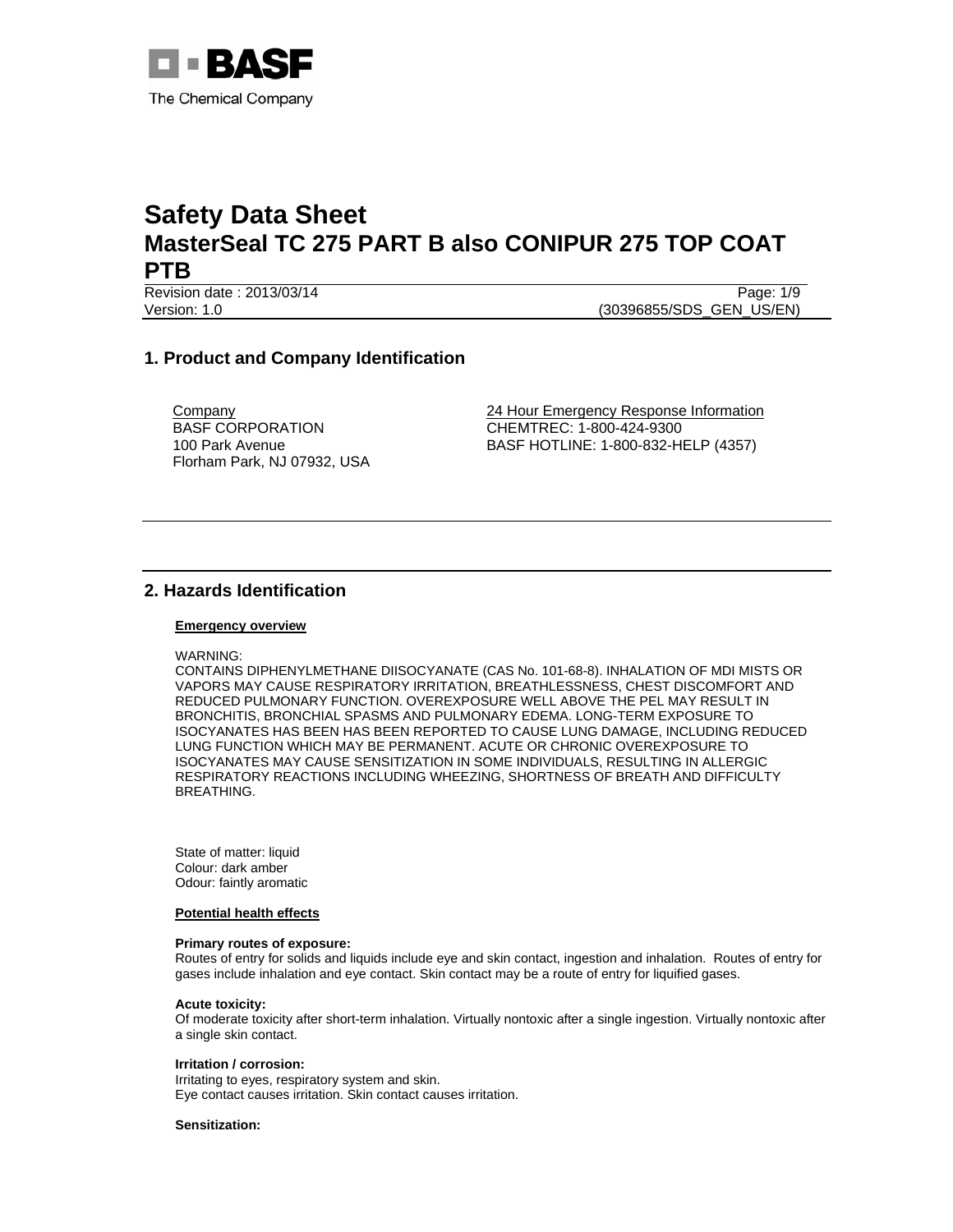Revision date : 2013/03/14 Page: 2/9

Version: 1.0 (30396855/SDS\_GEN\_US/EN)

Sensitization after skin contact possible. The substance may cause sensitization of the respiratory tract. Studies in animals suggest that dermal exposure may lead to pulmonary sensitization. However, the relevance of this result for humans is unclear.

## **Chronic toxicity:**

**Carcinogenicity:** Indication of possible carcinogenic effect in animal tests. A carcinogenic effect cannot safely be ruled out. The product has not been tested. The statement has been derived from substances/products of a similar structure or composition.

**Repeated dose toxicity:** The substance may cause damage to the olfactory epithelium after repeated inhalation. These effects are not relevant to humans at occupational levels of exposure.

**Reproductive toxicity:** No effects have been reported in reproductive organs in long term animal studies.

**Teratogenicity:** The substance did not cause malformations in animal studies; however, toxicity to development was observed at high doses that were toxic to the parental animals.

**Genotoxicity:** Results from a number of mutagenicity studies with microorganisms, mammalian cell culture and mammals are available. Taking into account all of the information, there is no indication that the substance is mutagenic.

## **Signs and symptoms of overexposure:**

tightness in the chest, coughing, difficulty breathing Symptoms can appear later.

*Information on: MDI* 

*In sensitized individuals, sensitization reactions may be elicited by structurally similar substances. Respiratory sensitization may result in allergic (asthma-like) signs in the lower respiratory tract including wheezing, shortness of breath and difficulty breathing, the onset of which may be delayed. Repeated inhalation of high concentrations may cause lung damage, including reduced lung function, which may be permanent. Substances eliciting lower respiratory tract irritation may worsen the asthma-like reactions that may be produced by product exposures.* 

----------------------------------

## **Potential environmental effects**

#### **Aquatic toxicity:**

The product has not been tested. The statement has been derived from substances/products of a similar structure or composition.

#### **Degradation / environmental fate:**

Not readily biodegradable (by OECD criteria). The product has not been tested. The statement has been derived from the properties of the individual components.

### **Bioaccumulation / bioconcentration:**

The product has not been tested. The statement has been derived from the properties of the individual components.

# **3. Composition / Information on Ingredients**

**CAS Number Content (W/W) Chemical name** 101-68-8  $>= 40.0 - \le 70.0 \%$  Diphenylmethane-4,4'-diisocyanate (MDI)<br>9016-87-9  $>= 15.0 - \le 40.0 \%$  P-MDI 9016-87-9 >= 15.0 - <= 40.0 % P-MDI<br>26447-40-5 >= 7.0 - <= 13.0 % Methyl Methylenediphenyl diisocyanate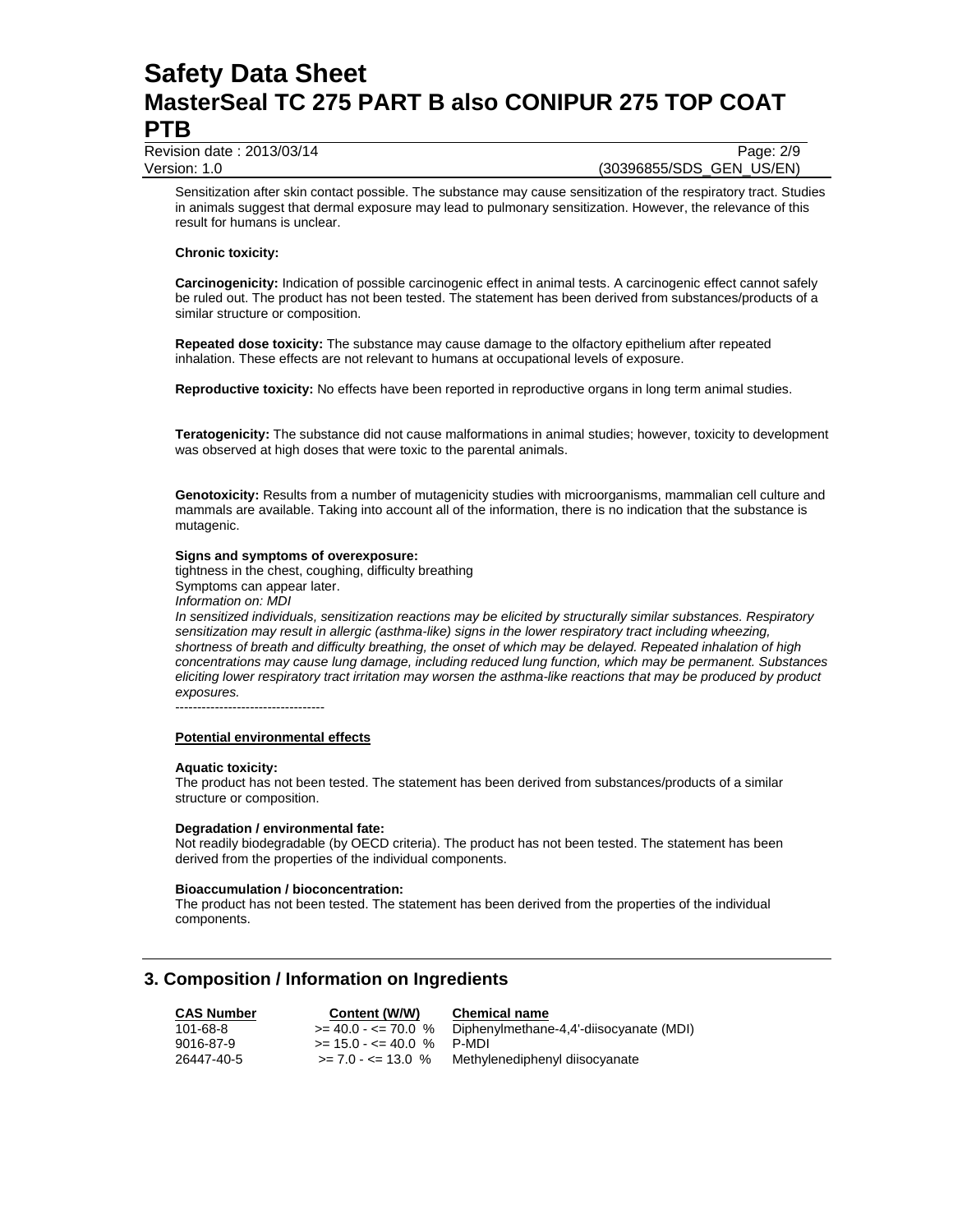Revision date : 2013/03/14 Page: 3/9

Version: 1.0 (30396855/SDS\_GEN\_US/EN)

# **4. First-Aid Measures**

# **General advice:**

Remove contaminated clothing.

### **If inhaled:**

Remove the affected individual into fresh air and keep the person calm. Assist in breathing if necessary. Immediate medical attention required.

#### **If on skin:**

Wash affected areas thoroughly with soap and water. If irritation develops, seek medical attention.

### **If in eyes:**

In case of contact with the eyes, rinse immediately for at least 15 minutes with plenty of water. Immediate medical attention required.

## **If swallowed:**

Rinse mouth and then drink plenty of water. Do not induce vomiting. Never induce vomiting or give anything by mouth if the victim is unconscious or having convulsions. Immediate medical attention required.

#### **Note to physician**

Antidote: Specific antidotes or neutralizers to isocyanates do not exist. Treatment: Treatment should be supportive and based on the judgement of the physician in response to the reaction of the patient.

# **5. Fire-Fighting Measures**

| Flash point:               | $>$ 200.00 °C |
|----------------------------|---------------|
| Autoignition:              | $>$ 470.00 °C |
| Self-ignition temperature: |               |

(open cup)

Based on its structural properties the product is not classified as self-igniting.

#### **Suitable extinguishing media:**

water spray, dry powder, carbon dioxide, foam

## **Hazards during fire-fighting:**

nitrous gases, fumes/smoke, isocyanate, vapour

#### **Protective equipment for fire-fighting:**

Firefighters should be equipped with self-contained breathing apparatus and turn-out gear.

# **6. Accidental release measures**

#### **Personal precautions:**

Clear area. Ensure adequate ventilation. Wear suitable personal protective clothing and equipment.

#### **Environmental precautions:**

Do not discharge into drains/surface waters/groundwater.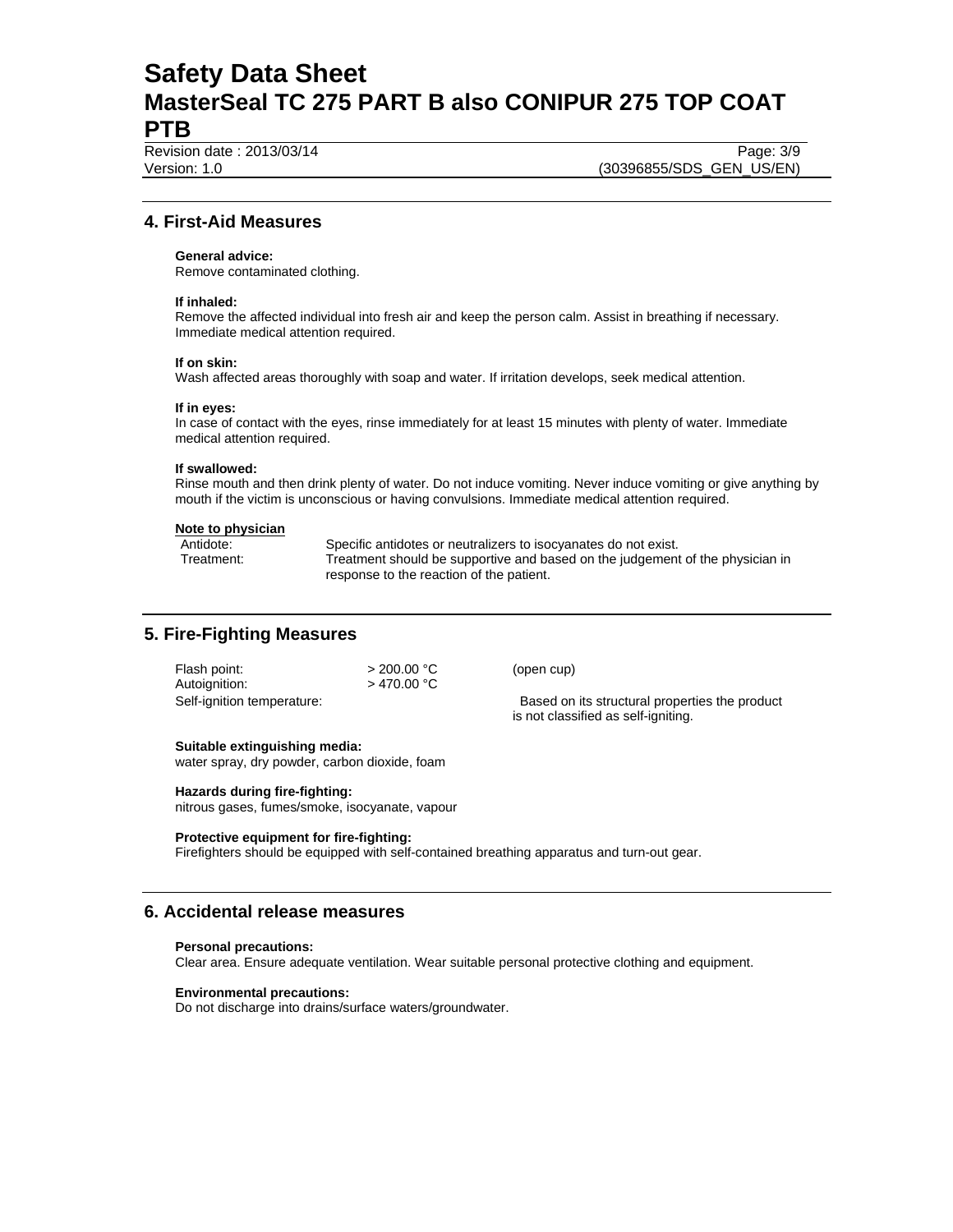Revision date : 2013/03/14 Page: 4/9

Version: 1.0 (30396855/SDS\_GEN\_US/EN)

# **Cleanup:**

Dike spillage.

For small amounts: Absorb isocyanate with suitable absorbent material (see § 40 CFR, sections 260, 264 and 265 for further information). Shovel into open container. Do not make container pressure tight. Move container to a well-ventilated area (outside). Spill area can be decontaminated with the following recommended decontamination solution: Mixture of 90 % water, 8 % concentrated ammonia, 2 % detergent. Add at a 10 to 1 ratio. Allow to stand for at least 48 hours to allow escape of evolved carbon dioxide. For large amounts: If temporary control of isocyanate vapor is required, a blanket of protein foam or other suitable foam (available from most fire departments) may be placed over the spill. Transfer as much liquid as possible via pump or vacuum device into closed but not sealed containers for disposal. For residues: The following measures should be taken for final cleanup: Wash down spill area with decontamination solution. Allow solution to stand for at least 10 minutes.

# **7. Handling and Storage**

#### **Handling**

#### **General advice:**

Mix thoroughly before use. If bulging of drum occurs, transfer to well ventilated area, puncture to relieve pressure, open vent and let stand for 48 hours before resealing.

#### **Protection against fire and explosion:**

No explosion proofing necessary.

#### **Storage**

#### **General advice:**

Formation of CO2 and build up of pressure possible. Keep container tightly closed and in a well-ventilated place. Outage of containers should be filled with dry inert gas at atmospheric pressure to avoid reaction with moisture.

#### **Storage incompatibility:**

General advice: Segregate from bases.

#### **Storage stability:**

Storage temperature: 16 - 27 °C

# **8. Exposure Controls and Personal Protection**

# **Components with occupational exposure limits**

| P-MDI                                       | <b>OSHA</b> |  | CLV $0.02$ ppm $0.2$ mg/m3 : |  |
|---------------------------------------------|-------------|--|------------------------------|--|
| Diphenylmethane-4,4'-<br>diisocyanate (MDI) | <b>OSHA</b> |  | CLV $0.02$ ppm $0.2$ mg/m3 : |  |

#### **Advice on system design:**

Provide local exhaust ventilation to maintain recommended P.E.L.

#### **Personal protective equipment**

#### **Respiratory protection:**

When workers are facing concentrations above the occupational exposure limits they must use appropriate certified respirators. When atmospheric levels may exceed the occupational exposure limit (PEL or TLV) NIOSH-certified air-purifying respirators equipped with an organic vapor sorbent and particulate filter can be used as long as appropriate precautions and change out schedules are in place. Wear a NIOSH-certified (or equivalent) TC19C positive pressure air supplied respirator. For emergency or non-routine, high exposure situations, including confined space entry, use a NIOSH-certified full facepiece pressure demand self-contained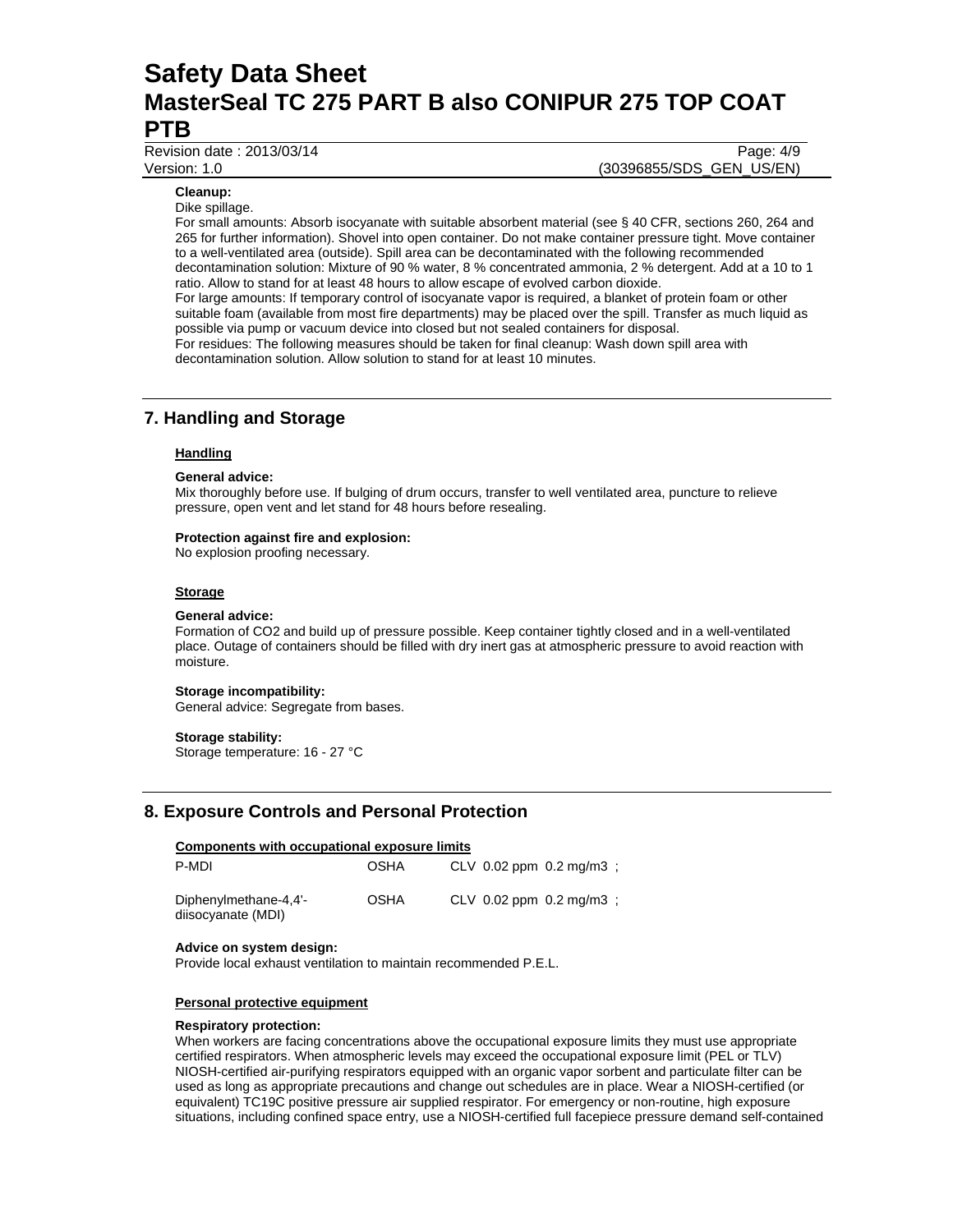Revision date : 2013/03/14 Page: 5/9

Version: 1.0 (30396855/SDS\_GEN\_US/EN)

breathing apparatus (SCBA) or a full facepiece pressure demand supplied-air respirator (SAR) with escape provisions.

# **Hand protection:**

Chemical resistant protective gloves, Suitable materials, chloroprene rubber (Neoprene), chlorinated polyethylene, polyvinylchloride (Pylox), butyl rubber, fluoroelastomer (Viton), nitrile rubber (Buna N)

## **Eye protection:**

Tightly fitting safety goggles (chemical goggles). Wear face shield if splashing hazard exists.

## **Body protection:**

Suitable materials, saran-coated material

## **General safety and hygiene measures:**

Wear protective clothing as necessary to prevent contact. Eye wash fountains and safety showers must be easily accessible. Observe the appropriate PEL value. Wash soiled clothing immediately. Contaminated equipment or clothing should be cleaned after each use or disposed of.

# **9. Physical and Chemical Properties**

| Form:<br>Odour:<br>Colour: | liquid<br>faintly aromatic<br>dark amber |                           |
|----------------------------|------------------------------------------|---------------------------|
| pH value:                  |                                          | not applicable            |
| Freezing point:            | 2.00 °C                                  |                           |
| Boiling point:             | 200.00 °C                                | $(5.000000 \text{ mmHg})$ |
| Vapour pressure:           | 0.0001 mmHq                              | (25.00 °C)                |
| Density:                   | 10.1000 lb/USq                           | (25.00 °C)                |
| Solubility in water:       |                                          | Reacts with water.        |

# **10. Stability and Reactivity**

#### **Conditions to avoid:**

Avoid moisture.

## **Substances to avoid:**

water, alcohols, strong bases, Substances/products that react with isocyanates.

## **Hazardous reactions:**

#### The product is chemically stable.

Reacts with water, with formation of carbon dioxide. Risk of bursting. Reacts with alcohols. Reacts with acids. Reacts with alkalies. Reacts with amines. Risk of exothermic reaction. Risk of violent reaction. Risk of polymerization. Contact with certain rubbers and plastics can cause brittleness of the substance/product with subsequent loss in strength.

## **Decomposition products:**

Hazardous decomposition products: carbon monoxide, hydrogen cyanide, nitrogen oxides, aromatic isocyanates, gases/vapours

## **Corrosion to metals:**

No corrosive effect on metal.

# **Oxidizing properties:**

Not an oxidizer.

# **11. Toxicological information**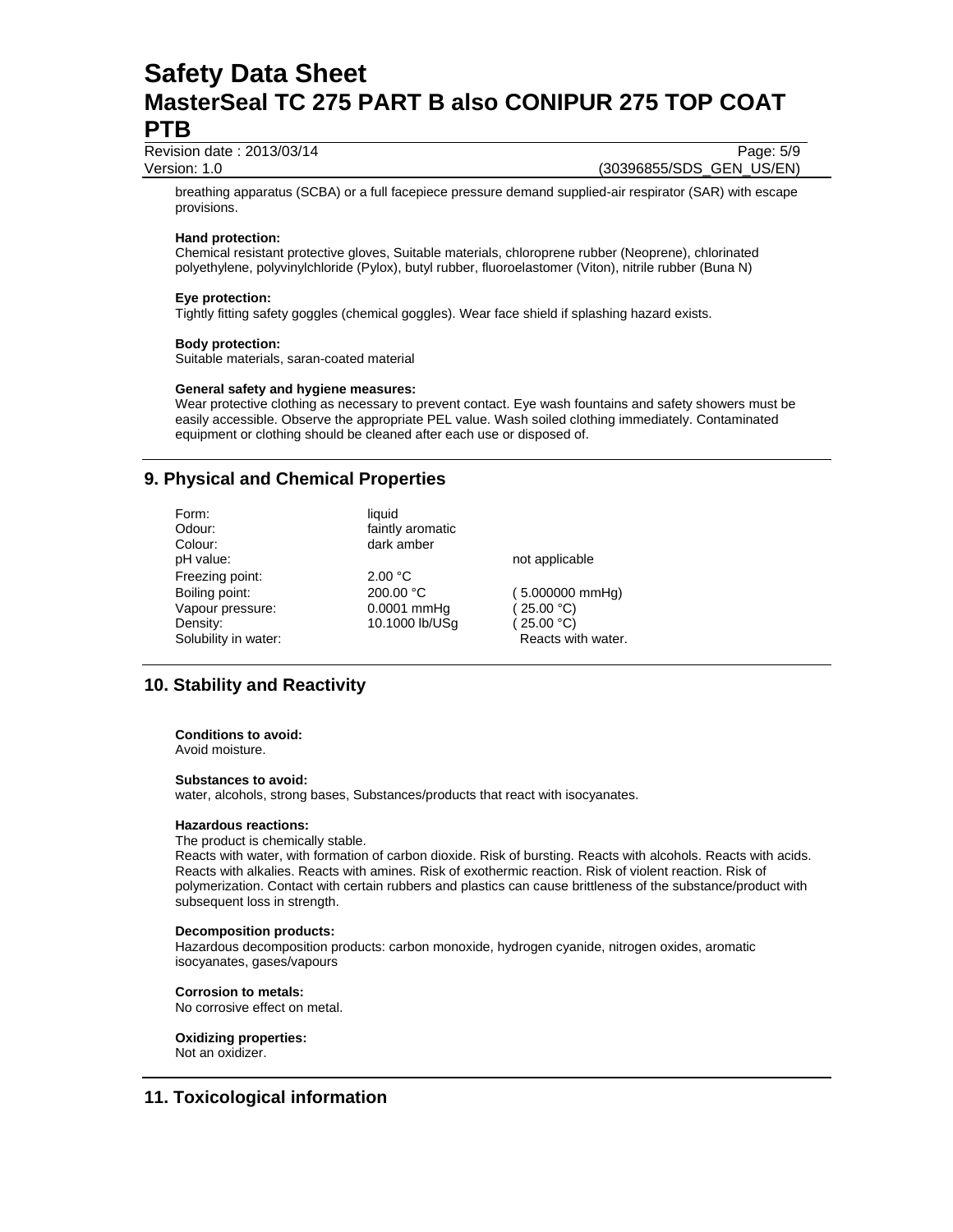Revision date : 2013/03/14 Page: 6/9

Version: 1.0 (30396855/SDS\_GEN\_US/EN)

#### **Acute toxicity**

*Information on: Diphenylmethane-4,4'-diisocyanate (MDI) Assessment of acute toxicity: Of moderate toxicity after short-term inhalation. Virtually nontoxic after a single ingestion. Virtually nontoxic after a single skin contact.* 

*Inhalation of vapours may cause irritation of the mucous membranes of the nose, throat or trachea, breathlessness, chest discomfort, difficult breathing and reduced pulmonary function. Inhalation exposure well above the PEL may result additionally in eye irritation, headache, chemical bronchitis, asthma-like findings or pulmonary edema. Isocyanates have also been reported to cause hypersensitivity pneumonitis, which is characterized by flu-like symptoms, the onset of which may be delayed. Gastrointestinal symptoms include nausea, vomiting and abdominal pain.* 

*Information on: Methylenediphenyl diisocyanate Assessment of acute toxicity:* 

*Virtually nontoxic after a single skin contact. Virtually nontoxic after a single ingestion. Of moderate toxicity after short-term inhalation. Result of analysis for GOAL end points expected (see date)* 

*Inhalation of vapours may cause irritation of the mucous membranes of the nose, throat or trachea, breathlessness, chest discomfort, difficult breathing and reduced pulmonary function. Inhalation exposure well above the PEL may result additionally in eye irritation, headache, chemical bronchitis, asthma-like findings or pulmonary edema. Isocyanates have also been reported to cause hypersensitivity pneumonitis, which is characterized by flu-like symptoms, the onset of which may be delayed. Gastrointestinal symptoms include nausea, vomiting and abdominal pain.* 

----------------------------------

# **Irritation / corrosion**

*Information on: Diphenylmethane-4,4'-diisocyanate (MDI) Assessment of irritating effects: Irritating to eyes, respiratory system and skin.* 

*Information on: P-MDI Assessment of irritating effects: Irritating to eyes, respiratory system and skin.* 

*Information on: Methylenediphenyl diisocyanate Assessment of irritating effects: Irritating to eyes and skin.*  ----------------------------------

#### **Sensitization**

*Information on: Diphenylmethane-4,4'-diisocyanate (MDI) Assessment of sensitization:* 

*The substance may cause sensitization of the respiratory tract. Sensitization after skin contact possible. Studies in animals suggest that dermal exposure may lead to pulmonary sensitization. However, the relevance of this result for humans is unclear.* 

*As a result of previous repeated overexposures or a single large dose, certain individuals will develop isocyanate sensitization (chemical asthma) which will cause them to react to a later exposure to isocyanate at levels well below the PEL/TLV. These symptoms, which include chest tightness, wheezing, cough, shortness of breath, or asthmatic attack, could be immediate or delayed up to several hours after exposure. Similar to many non-specific asthmatic responses, there are reports that once sensitized an individual can experience these symptoms upon exposure to dust, cold air, or other irritants. This increased lung sensitivity can persist for weeks and in severe cases for several years. Chronic overexposure to isocyanates has also been reported to cause lung damage, including a decrease in lung function, which may be permanent. Prolonged contact can cause reddening, swelling, rash, scaling, or blistering. In those who have developed a skin sensitization, these symptoms can develop as a result of contact with very small amounts of liquid material, or even as a result of vapour-only exposure.* 

*Information on: P-MDI* 

*Assessment of sensitization:* 

*The substance may cause sensitization of the respiratory tract. Sensitization after skin contact possible.*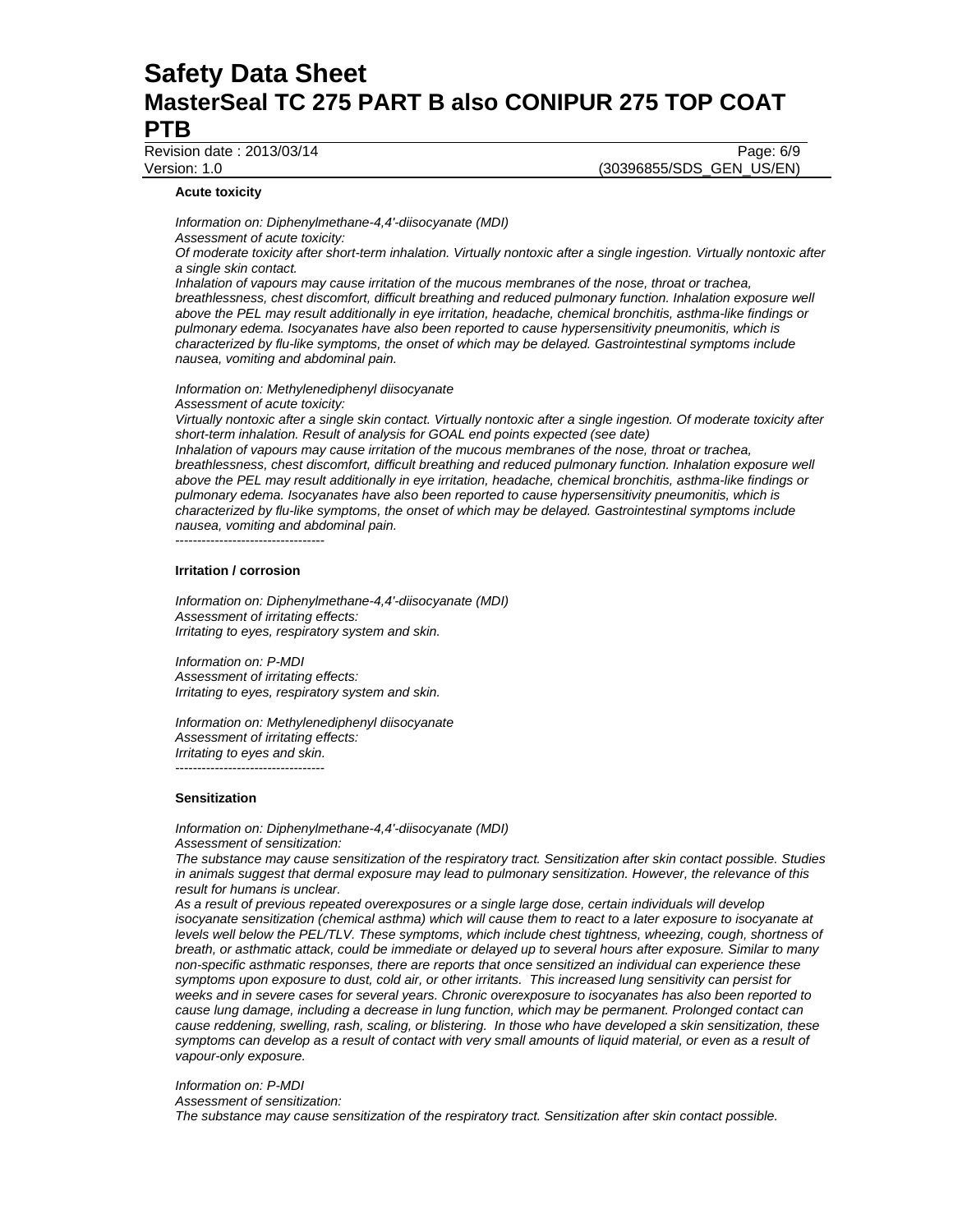Revision date : 2013/03/14 Page: 7/9

Version: 1.0 (30396855/SDS\_GEN\_US/EN)

*Information on: Methylenediphenyl diisocyanate Assessment of sensitization: The substance may cause sensitization of the respiratory tract. Sensitization after skin contact possible.*  ----------------------------------

# **Repeated dose toxicity**

*Information on: Diphenylmethane-4,4'-diisocyanate (MDI) Assessment of repeated dose toxicity: The substance may cause damage to the olfactory epithelium after repeated inhalation. These effects are not relevant to humans at occupational levels of exposure.* 

*Information on: Methylenediphenyl diisocyanate Assessment of repeated dose toxicity: The substance may cause damage to the olfactory epithelium after repeated inhalation. These effects are not relevant to humans at occupational levels of exposure.*  ----------------------------------

## **Genetic toxicity**

*Information on: Diphenylmethane-4,4'-diisocyanate (MDI) The substance was mutagenic in various bacterial test systems; however, these results could not be confirmed in tests with mammals.* 

#### *Information on: P-MDI*

*The substance was mutagenic in various test systems with microorganisms and cell cultures; however, these results could not be confirmed in tests with mammals.*  ----------------------------------

## **Carcinogenicity**

*Information on: Diphenylmethane-4,4'-diisocyanate (MDI) A carcinogenic potential cannot be excluded after prolonged exposure to severely irritating concentrations. These effects are not relevant to humans at occupational levels of exposure. Information on: P-MDI Based on the ingredients there is a suspicion of a carcinogenic effect in humans. IARC Group 3 (not classifiable as to human carcinogenicity).*  ----------------------------------

## **Experiences in humans:**

*Information on: P-MDI* 

*Can severely irritate the eyes and respiratory tract depending upon the concentration.*  ----------------------------------

## **Other Information:**

Based on our experience and the information available, no adverse health effects are expected if handled as recommended with suitable precautions for designated uses. The product has not been tested. The statements on toxicology have been derived from the properties of the individual components.

# **12. Ecological Information**

## **Other adverse effects:**

Do not release untreated into natural waters. Do not allow to enter soil, waterways or waste water channels. The product has not been tested. The statement has been derived from the properties of the individual components.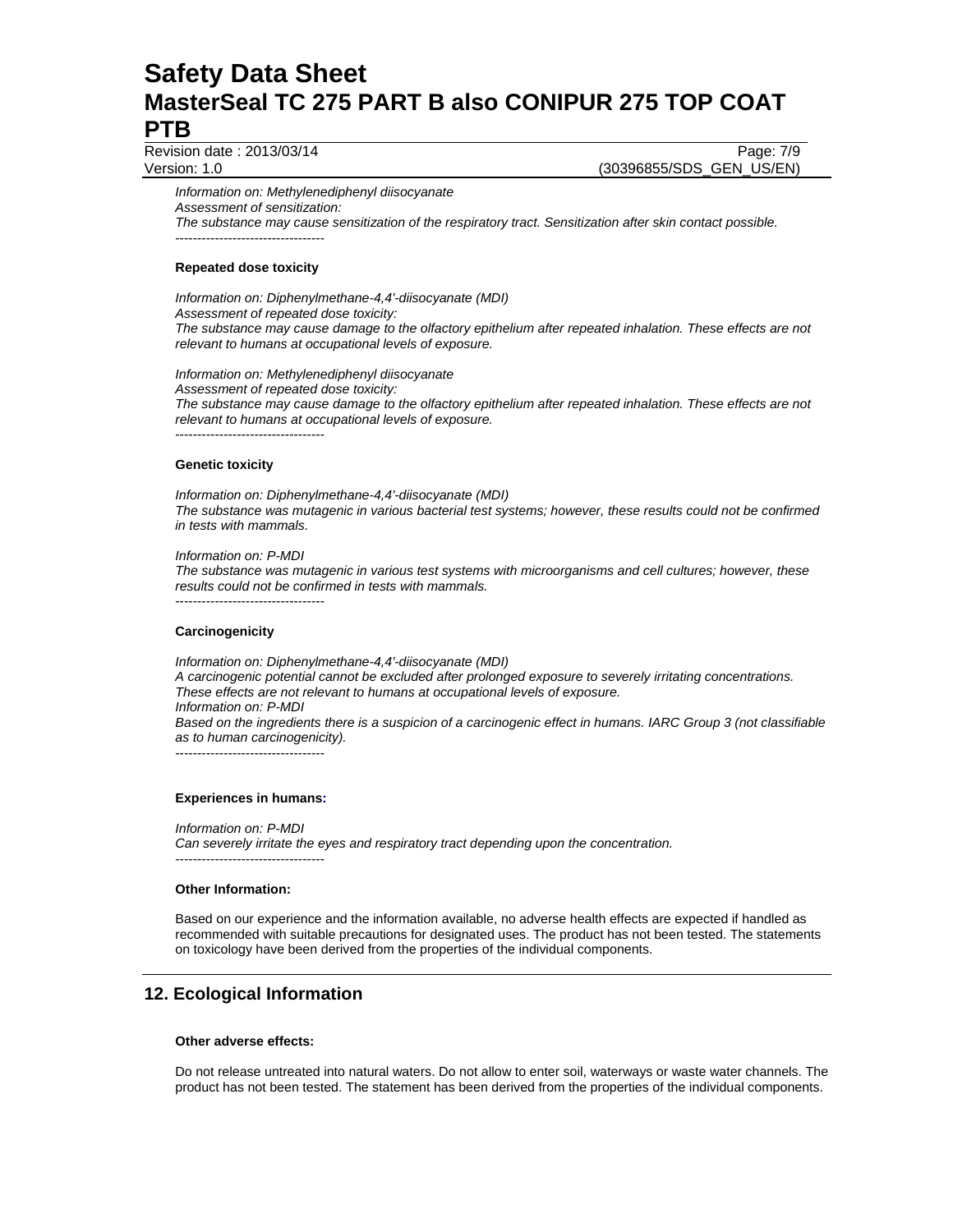Revision date : 2013/03/14 Page: 8/9

Version: 1.0 (30396855/SDS\_GEN\_US/EN)

# **13. Disposal considerations**

## **Waste disposal of substance:**

Incinerate or dispose of in a licensed facility. Do not discharge substance/product into sewer system.

### **Container disposal:**

Steel drums must be emptied and can be sent to a licensed drum reconditioner for reuse, a scrap metal dealer or an approved landfill. Do not attempt to refill or clean containers since residue is difficult to remove. Under no circumstances should empty drums be burned or cut open with gas or electric torch as toxic decomposition products may be liberated. Do not reuse empty containers.

# **14. Transport Information**

**Land transport**  USDOT

Not classified as a dangerous good under transport regulations

**Sea transport**  IMDG

Not classified as a dangerous good under transport regulations

**Air transport**  IATA/ICAO

Not classified as a dangerous good under transport regulations

# **15. Regulatory Information**

## **Federal Regulations**

**Registration status:** 

Chemical TSCA, US released / listed

Registration status based on supplier confirmation

**OSHA hazard category:** Chronic target organ effects reported; ACGIH TLV established

**EPCRA 311/312 (Hazard categories):** Acute; Chronic

| <b>EPCRA 313:</b>   |                                                |                                                                                         |
|---------------------|------------------------------------------------|-----------------------------------------------------------------------------------------|
| <b>CAS Number</b>   | <b>Chemical name</b>                           |                                                                                         |
| 9016-87-9           | P-MDI                                          |                                                                                         |
| 101-68-8            | Diphenylmethane-4,4'-diisocyanate (MDI)        |                                                                                         |
| <b>CERCLA RQ</b>    | <b>CAS Number</b>                              | <b>Chemical name</b>                                                                    |
| 5000 LBS            | 78-93-3: 101-68-8:<br>7647-01-0: 9016-87-<br>9 | Methylethylketone; Diphenylmethane-4,4'-diisocyanate (MDI);<br>hydrochloric acid; P-MDI |
| 1000 LBS<br>100 LBS | 7705-08-0<br>108-90-7                          | Iron trichloride<br>chlorobenzene                                                       |